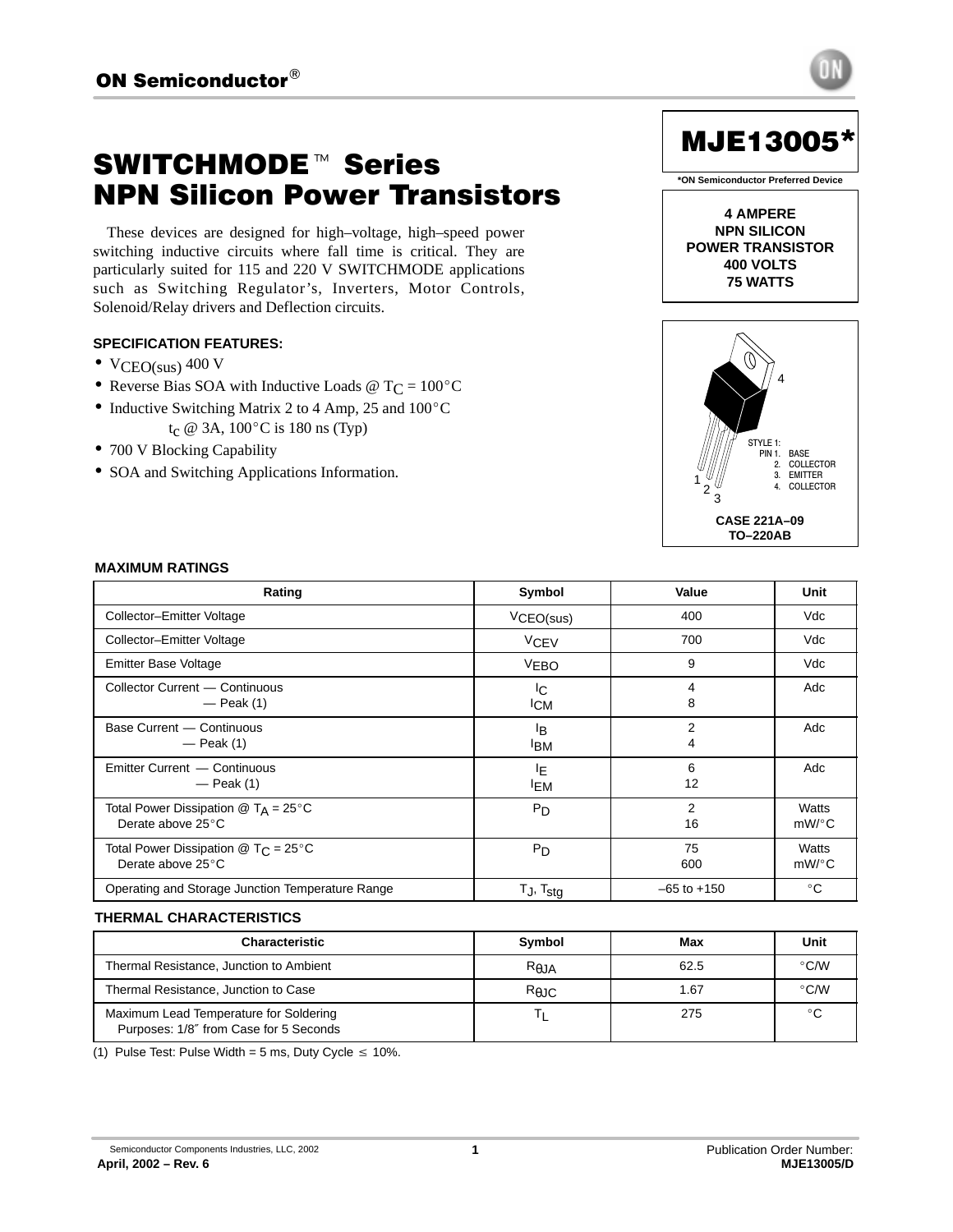#### ⊑I ⊑I I MII AT I WANMATI I WAI NI NI NI NI A II A II WA IIINIAAA AMAMINIAA MAMANI III III III III III III III I

|                                                                                                                                                                                                         | <b>Characteristic</b>                                                                                  | Symbol                       | Min                      | <b>Typ</b>    | Max                                       | Unit          |
|---------------------------------------------------------------------------------------------------------------------------------------------------------------------------------------------------------|--------------------------------------------------------------------------------------------------------|------------------------------|--------------------------|---------------|-------------------------------------------|---------------|
| *OFF CHARACTERISTICS                                                                                                                                                                                    |                                                                                                        |                              |                          |               |                                           |               |
| Collector-Emitter Sustaining Voltage<br>$(IC = 10 mA, IB = 0)$                                                                                                                                          |                                                                                                        | VCEO(sus)                    | 400                      |               |                                           | Vdc           |
| <b>Collector Cutoff Current</b><br>$(V_{CEV} =$ Rated Value, $V_{BE(off)} = 1.5$ Vdc)<br>( $VCEV$ = Rated Value, $VBE\acute{c}off$ ) = 1.5 Vdc, T <sub>C</sub> = 100°C)                                 |                                                                                                        | <b>ICEV</b>                  | —                        | —             | $\mathbf 1$<br>5                          | mAdc          |
| <b>Emitter Cutoff Current</b><br>$(VEB = 9$ Vdc, $IC = 0)$                                                                                                                                              |                                                                                                        | <b>IEBO</b>                  | $\overline{\phantom{0}}$ | —             | $\mathbf{1}$                              | mAdc          |
| <b>SECOND BREAKDOWN</b>                                                                                                                                                                                 |                                                                                                        |                              |                          |               |                                           |               |
| Second Breakdown Collector Current with base forward biased                                                                                                                                             |                                                                                                        | $I_{S/b}$                    |                          |               | See Figure 11                             |               |
| Clamped Inductive SOA with Base Reverse Biased                                                                                                                                                          |                                                                                                        | <b>RBSOA</b>                 |                          | See Figure 12 |                                           |               |
| *ON CHARACTERISTICS                                                                                                                                                                                     |                                                                                                        |                              |                          |               |                                           |               |
| DC Current Gain<br>$(I_C = 1$ Adc, $V_{CE} = 5$ Vdc)<br>$(IC = 2$ Adc, $VCE = 5$ Vdc)                                                                                                                   |                                                                                                        | hFE                          | 10<br>8                  | —             | 60<br>40                                  |               |
| Collector-Emitter Saturation Voltage<br>$(I_C = 1$ Adc, $I_B = 0.2$ Adc)<br>$(I_C = 2$ Adc, $I_B = 0.5$ Adc)<br>$(IC = 4$ Adc, $IB = 1$ Adc)<br>$(I_C = 2$ Adc, $I_B = 0.5$ Adc, $T_C = 100^{\circ}$ C) |                                                                                                        | VCE(sat)                     | --<br>—<br>-             | -<br>—        | 0.5<br>0.6<br>$\mathbf 1$<br>$\mathbf{1}$ | Vdc           |
| Base-Emitter Saturation Voltage<br>$(I_C = 1$ Adc, $I_B = 0.2$ Adc)<br>$(I_C = 2$ Adc, $I_B = 0.5$ Adc)<br>$(I_C = 2$ Adc, $I_B = 0.5$ Adc, $T_C = 100^{\circ}$ C)                                      |                                                                                                        | $V_{BE(sat)}$                | -<br>--                  | —             | 1.2<br>1.6<br>1.5                         | Vdc           |
| <b>DYNAMIC CHARACTERISTICS</b>                                                                                                                                                                          |                                                                                                        |                              |                          |               |                                           |               |
| Current-Gain - Bandwidth Product<br>$(I_C = 500 \text{ m}$ Adc, $V_{CE} = 10 \text{ Vdc}$ , f = 1 MHz)                                                                                                  |                                                                                                        | fτ                           | 4                        | —             | —                                         | <b>MHz</b>    |
| <b>Output Capacitance</b><br>$(VCB = 10$ Vdc, $I_E = 0$ , $f = 0.1$ MHz)                                                                                                                                |                                                                                                        | $C_{ob}$                     | $\overline{\phantom{0}}$ | 65            | —                                         | pF            |
| <b>SWITCHING CHARACTERISTICS</b>                                                                                                                                                                        |                                                                                                        |                              |                          |               |                                           |               |
| <b>Resistive Load (Table 2)</b>                                                                                                                                                                         |                                                                                                        |                              |                          |               |                                           |               |
| Delay Time                                                                                                                                                                                              |                                                                                                        | $t_{d}$                      |                          | 0.025         | 0.1                                       | $\mu\text{s}$ |
| Rise Time                                                                                                                                                                                               | $(V_{CC} = 125$ Vdc, $I_C = 2$ A,                                                                      | $t_{\mathsf{r}}$             | $\qquad \qquad$          | 0.3           | 0.7                                       | μs            |
| Storage Time                                                                                                                                                                                            | $I_{B1} = I_{B2} = 0.4$ A, $t_D = 25$ $\mu$ s,<br>Duty Cycle $\leq 1\%$ )                              | $t_{\scriptstyle\textrm{S}}$ | $\overline{\phantom{m}}$ | 1.7           | 4                                         | μs            |
| Fall Time                                                                                                                                                                                               |                                                                                                        | tf                           | $\qquad \qquad$          | 0.4           | 0.9                                       | $\mu$ s       |
| Inductive Load, Clamped (Table 2, Figure 13)                                                                                                                                                            |                                                                                                        |                              |                          |               |                                           |               |
| Voltage Storage Time                                                                                                                                                                                    |                                                                                                        | $t_{SV}$                     | $\overline{\phantom{m}}$ | 0.9           | 4                                         | $\mu$ s       |
| Crossover Time                                                                                                                                                                                          | $(I_C = 2 A, V_{clamp} = 300 Vdc,$<br>$I_{B1} = 0.4$ A, $V_{BE(off)} = 5$ Vdc, T <sub>C</sub> = 100°C) | $t_{\rm C}$                  | —                        | 0.32          | 0.9                                       | $\mu$ s       |
| Fall Time                                                                                                                                                                                               |                                                                                                        | t <sub>fi</sub>              | —                        | 0.16          | $\overbrace{\phantom{13333}}$             | $\mu$ s       |

 \*Pulse Test: Pulse Width = 300 µs, Duty Cycle = 2%.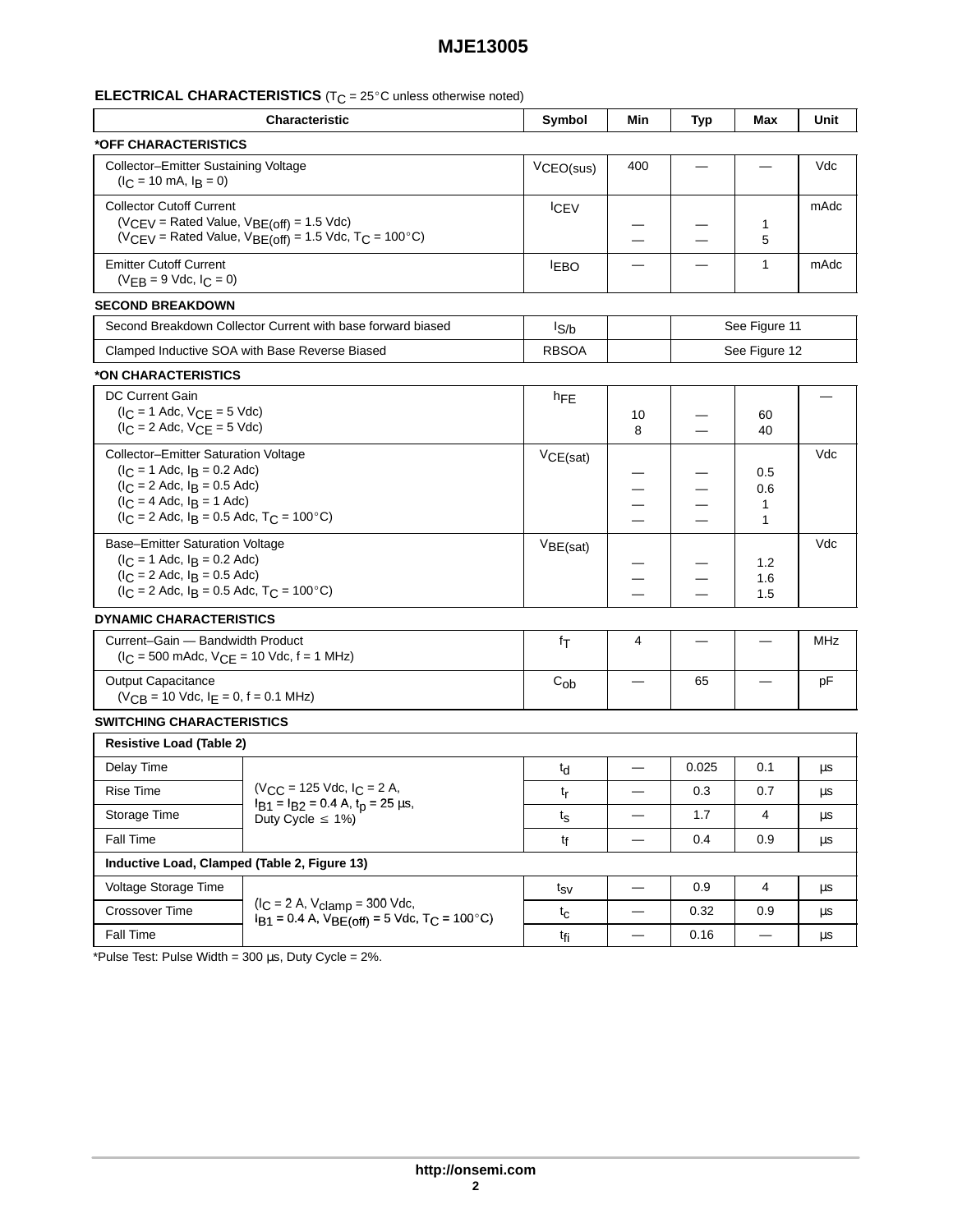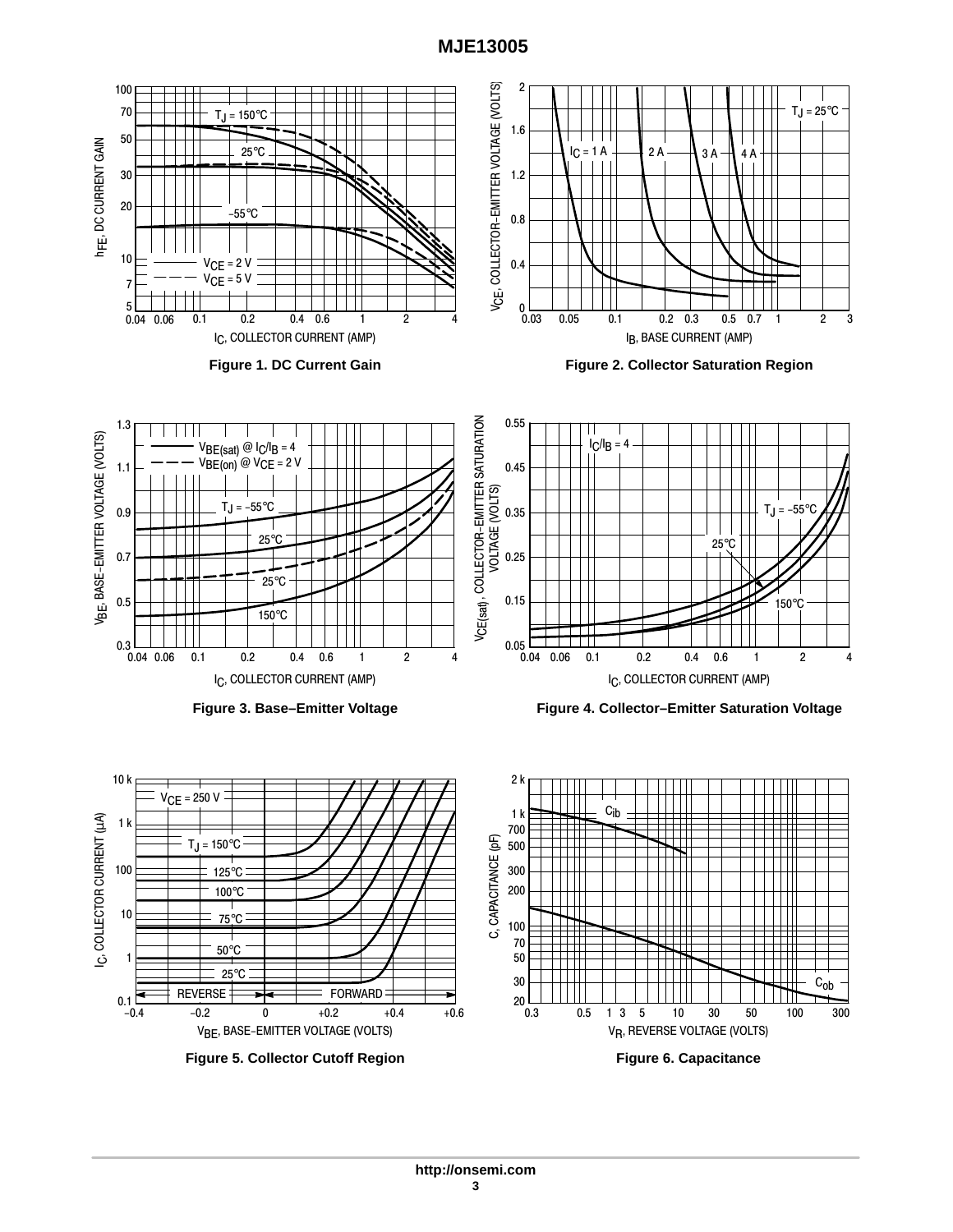

**Figure 7. Inductive Switching Measurements**

**Table 1. Typical Inductive Switching Performance**

| ΙC<br><b>AMP</b> | Тc<br>$^{\circ}$ C | t <sub>SV</sub><br>ns | trv<br>ns | t <sub>fi</sub><br>ns | t <sub>ti</sub><br>ns | $t_c$<br>ns | The changed portion of the maderite switching<br>waveforms is shown in Figure 7 to aid in the visual identity<br>of these terms. |
|------------------|--------------------|-----------------------|-----------|-----------------------|-----------------------|-------------|----------------------------------------------------------------------------------------------------------------------------------|
| $\overline{2}$   | 25<br>100          | 600<br>900            | 70<br>110 | 100<br>240            | 80<br>130             | 180<br>320  | For the designer, there is minimal switching loss during<br>storage time and the predominant switching power losses              |
| 3                | 25<br>100          | 650<br>950            | 60<br>100 | 140<br>330            | 60<br>100             | 200<br>350  | occur during the crossover interval and can be obtained<br>using the standard equation from AN-222:                              |
| 4                | 25<br>100          | 550<br>850            | 70<br>110 | 160<br>350            | 100<br>160            | 220<br>390  | $PSWT = 1/2$ $VCLC(t_c)$ f<br>In general, $t_{rv} + t_{fi} \approx t_c$ . However, at lower test currents                        |

NOTE: All Data recorded in the inductive Switching Circuit In Table 2.  $\Delta_{\alpha}$  is common with most switching

## **SWITCHING TIMES NOTE**

In resistive switching circuits, rise, fall, and storage times have been defined and apply to both current and voltage waveforms since they are in phase. However, for inductive loads which are common to SWITCHMODE power supplies and hammer drivers, current and voltage waveforms are not in phase. Therefore, separate measurements must be made on each waveform to determine the total switching time. For this reason, the following new terms have been defined.

 $t_{SV}$  = Voltage Storage Time, 90% IB1 to 10% V<sub>clamp</sub>

 $t_{rv}$  = Voltage Rise Time, 10–90% V<sub>clamp</sub>

 $t_{fi}$  = Current Fall Time, 90–10% I<sub>C</sub>

 $t_{ti}$  = Current Tail, 10–2% I<sub>C</sub>

 $t_c$  = Crossover Time, 10% V<sub>clamp</sub> to 10% I<sub>C</sub>

 $\begin{array}{c|c|c|c|c|c|c|c|c} \n\text{tr}\n\hline\n\text{tr}\n\text{ns} & \text{tr}\n\text{ns} & \text{ns} & \text{ns} & \text{ns} & \text{ns} & \text{ns} & \text{ns} & \text{ns} & \text{ns} & \text{ns} & \text{ns} & \text{ns} & \text{ns} & \text{ns} & \text{ns} & \text{ns} & \text{ns} & \text{ns} & \text{ns} & \text{ns} & \text{ns} & \text{ns} & \text{ns} & \text{ns} & \text{ns} & \text{ns} & \text{ns} & \text{ns}$ An enlarged portion of the inductive switching

$$
P_{\text{SWT}} = 1/2 \text{ V}_\text{CC} I_\text{C}(t_\text{C}) f
$$

 $\frac{1}{2}$  this relationship may not be valid.

As is common with most switching transistors, resistive switching is specified at 25°C and has become a benchmark for designers. However, for designers of high frequency converter circuits, the user oriented specifications which make this a "SWITCHMODE" transistor are the inductive switching speeds ( $t_c$  and  $t_{sV}$ ) which are guaranteed at 100 $^{\circ}$ C.

# **RESISTIVE SWITCHING PERFORMANCE**



**Figure 9. Turn–Off Time**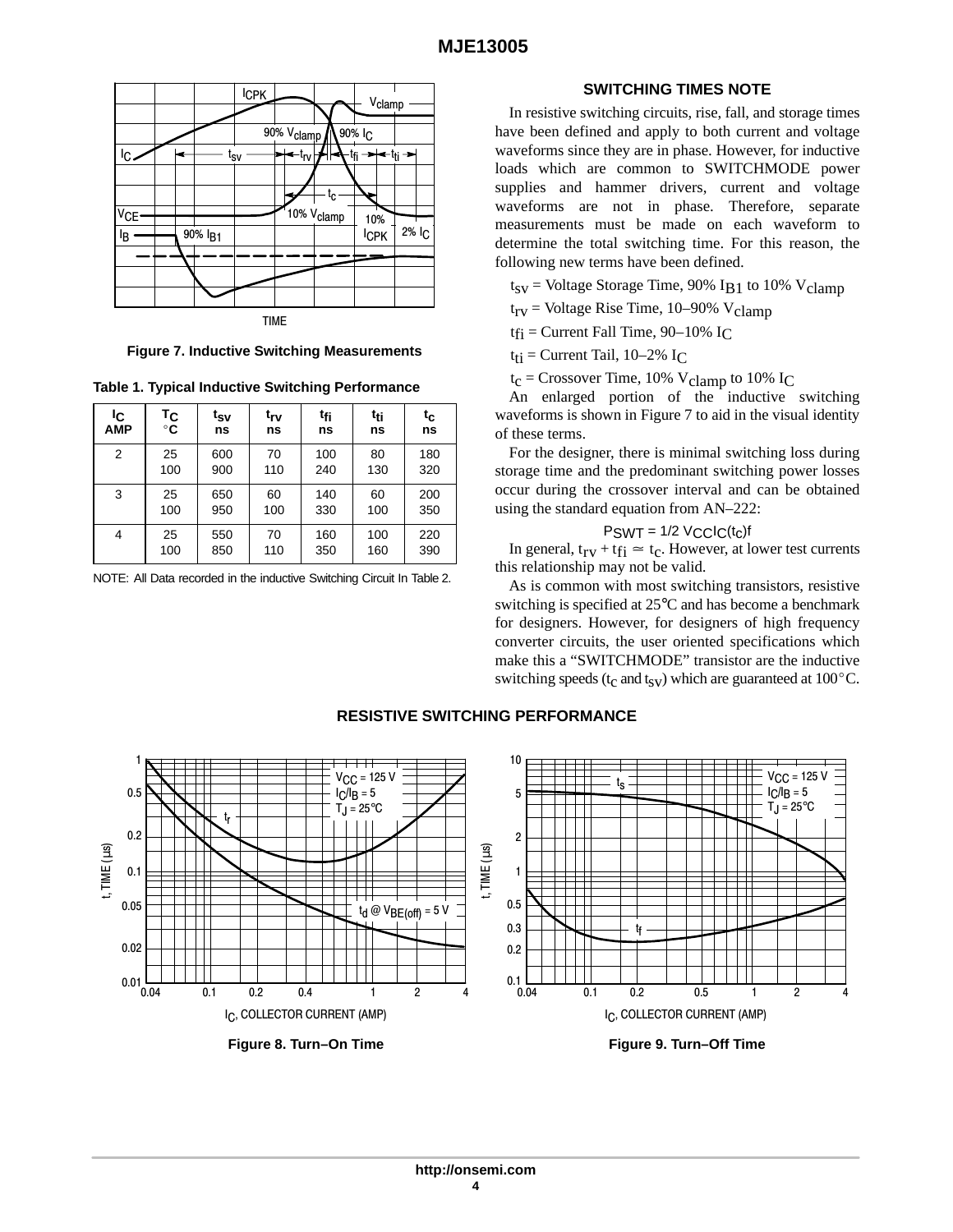

#### **Table 2. Test Conditions for Dynamic Performance**



**Figure 10. Typical Thermal Response [Z**θ**JC(t)]**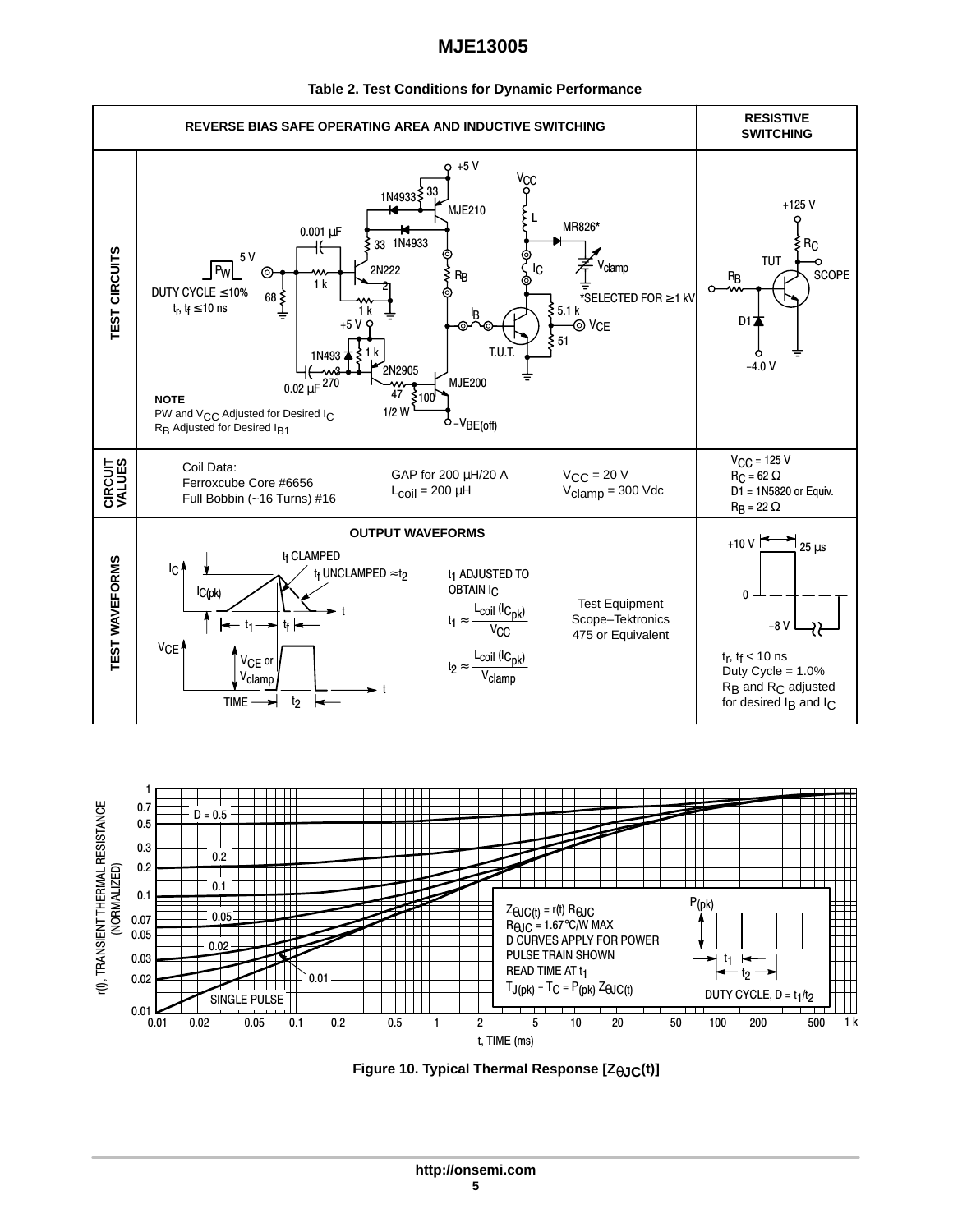#### **SAFE OPERATING AREA INFORMATION**

**The Safe Operating Area Figures 11 and 12 are specified ratings for these devices under the test conditions shown.**



#### **FORWARD BIAS**

There are two limitations on the power handling ability of a transistor: average junction temperature and second breakdown. Safe operating area curves indicate  $I_C - V_{CE}$ limits of the transistor that must be observed for reliable operation; i.e., the transistor must not be subjected to greater dissipation than the curves indicate.

The data of Figure 11 is based on  $TC = 25^{\circ}C$ ;  $TJ(pk)$  is variable depending on power level. Second breakdown pulse limits are valid for duty cycles to 10% but must be derated when  $T_C \geq 25^{\circ}$ C. Second breakdown limitations do not derate the same as thermal limitations. Allowable current at the voltages shown on Figure 11 may be found at any case temperature by using the appropriate curve on Figure 13.

 $T_{J(nk)}$  may be calculated from the data in Figure 10. At high case temperatures, thermal limitations will reduce the power that can be handled to values less than the limitations imposed by second breakdown.



**Figure 11. Forward Bias Safe Operating Area Figure 12. Reverse Bias Switching Safe Operating Area**

#### **REVERSE BIAS**

For inductive loads, high voltage and high current must be sustained simultaneously during turn–off, in most cases, with the base to emitter junction reverse biased. Under these conditions the collector voltage must be held to a safe level at or below a specific value of collector current. This can be accomplished by several means such as active clamping, RC snubbing, load line shaping, etc. The safe level for these devices is specified as Reverse Bias Safe Operating Area and represents the voltage–current conditions during reverse biased turn–off. This rating is verified under clamped conditions so that the device is never subjected to an avalanche mode. Figure 12 gives the complete RBSOA characteristics.



**Figure 13. Forward Bias Power Derating**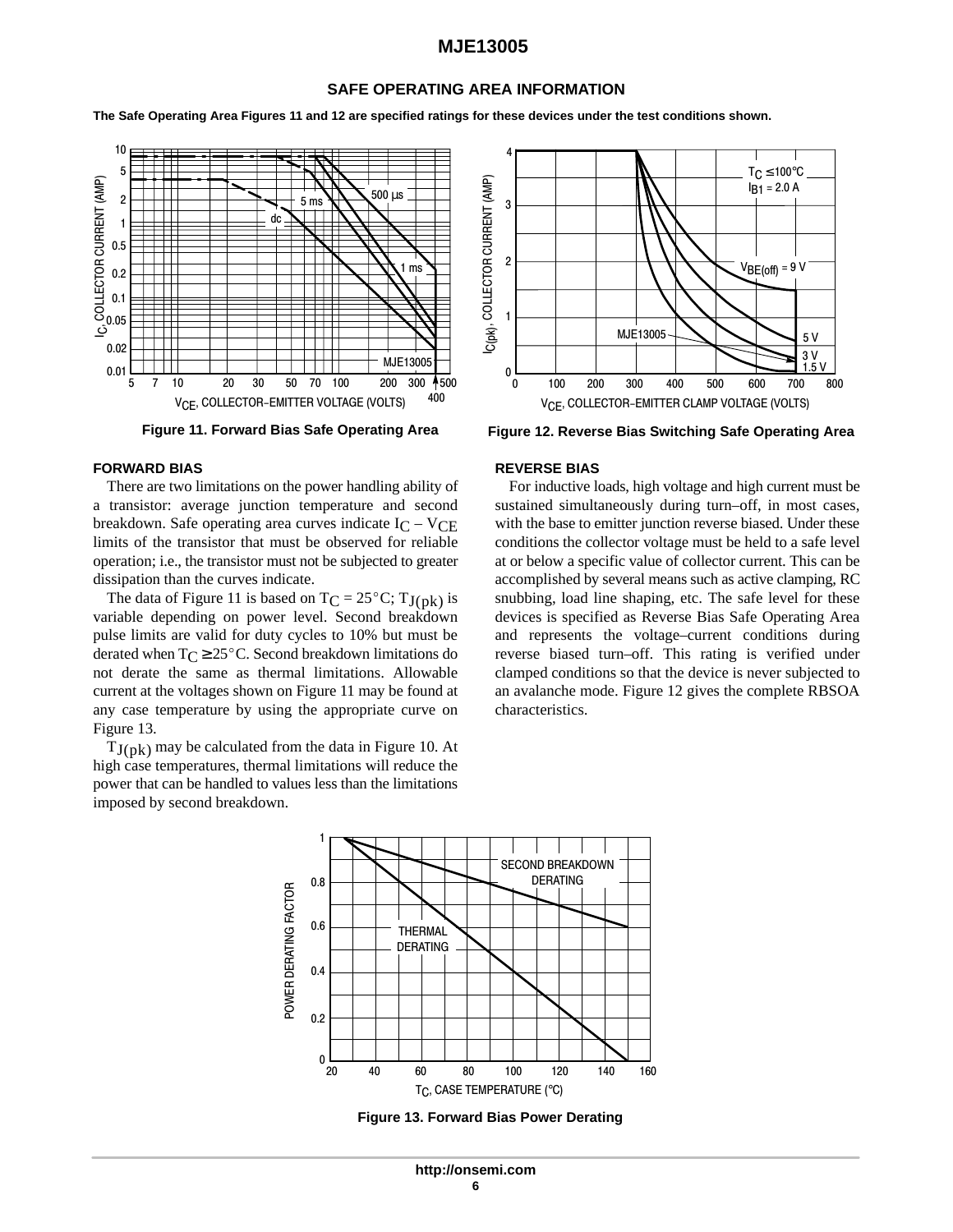## **PACKAGE DIMENSIONS**

#### **CASE 221A–09 ISSUE AA TO–220AB**











|            |            | <b>INCHES</b> | <b>MILLIMETERS</b> |       |  |  |
|------------|------------|---------------|--------------------|-------|--|--|
| <b>DIM</b> | MAX<br>MIN |               | MIN                | MAX   |  |  |
| Α          | 0.570      | 0.620         | 14.48              | 15.75 |  |  |
| B          | 0.380      | 0.405         | 9.66               | 10.28 |  |  |
| C          | 0.160      | 0.190         | 4.07               | 4.82  |  |  |
| D          | 0.025      | 0.035         | 0.64               | 0.88  |  |  |
| F          | 0.142      | 0.147         | 3.61               | 3.73  |  |  |
| G          | 0.095      | 0.105         | 2.42               | 2.66  |  |  |
| н          | 0.110      | 0.155         | 2.80               | 3.93  |  |  |
| J          | 0.018      | 0.025         | 0.46               | 0.64  |  |  |
| K          | 0.500      | 0.562         | 12.70              | 14.27 |  |  |
| L          | 0.045      | 0.060         | 1.15               | 1.52  |  |  |
| N          | 0.190      | 0.210         | 4.83               | 5.33  |  |  |
| Q          | 0.100      | 0.120         | 2.54               | 3.04  |  |  |
| R          | 0.080      | 0.110         | 2.04               | 2.79  |  |  |
| s          | 0.045      | 0.055         | 1.15               | 1.39  |  |  |
| т          | 0.235      | 0.255         | 5.97               | 6.47  |  |  |
| U          | 0.000      | 0.050         | 0.00               | 1.27  |  |  |
| V          | 0.045      |               | 1.15               |       |  |  |
| Z          |            | 0.080         |                    | 2.04  |  |  |